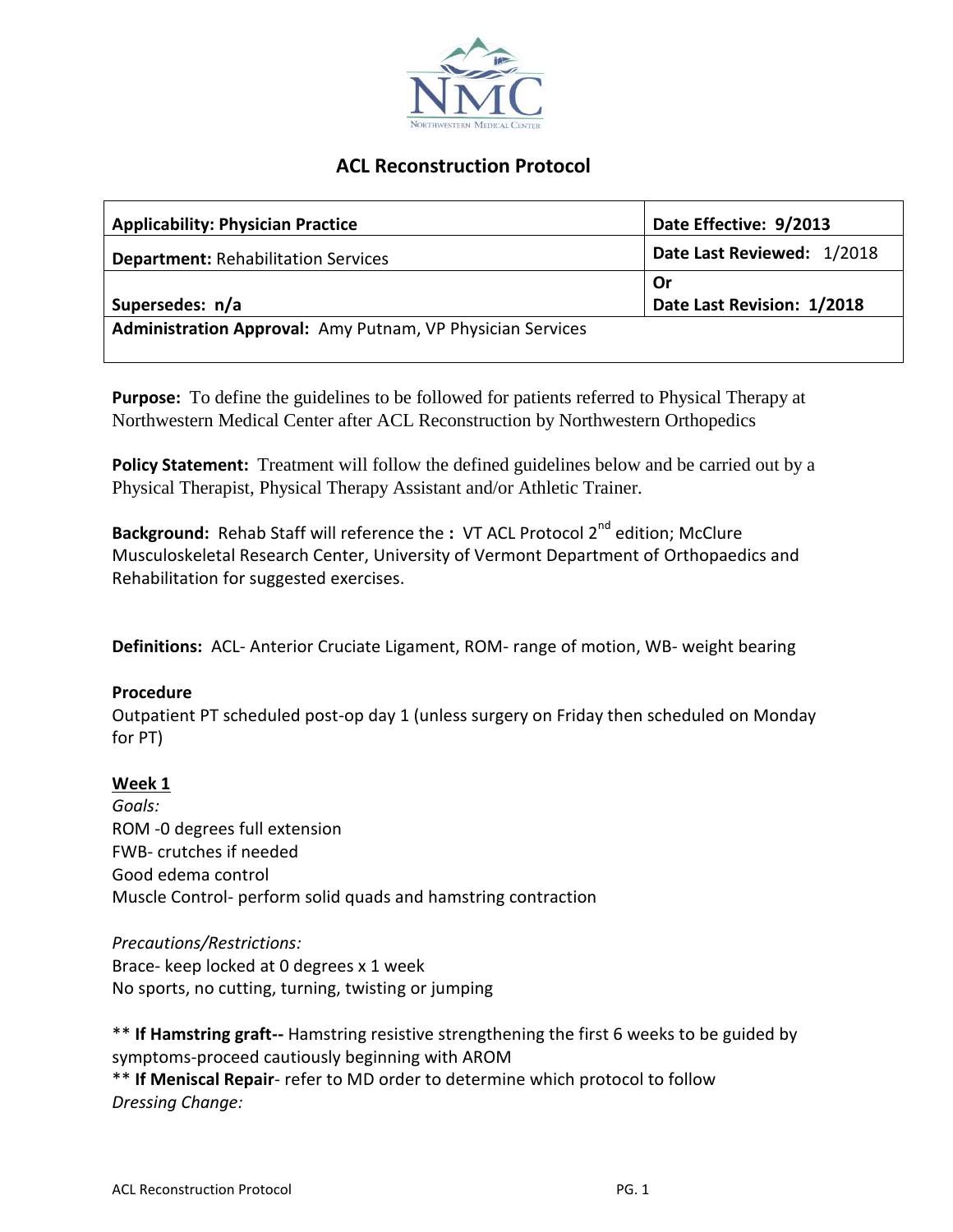

Remove post op dressing at the first PT visit, cleanse and apply band-aids

If Aquacel AG is used change at post op day 7 being being cautious not to peel off the dermabond seal. MD f/u at 8-11 days.

*Edema Control (continue edema control until edema resolves typically 4 weeks or less):* Educate in ice/cryocuff use Elevation Tensogrip/kiniesotape as indicated

Estim for edema as indicated

# *Suggested Exercises:*

- Ankle Pumps
- QS in 0 degrees flexion
- SLR
- Passive, AA and AROM to tolerance (supine and sitting)
- Co-Contraction in 0 degrees flexion (leg straight tighten muscles in back of thigh pushing heel down and back into floor) while at the same time tightening the muscle on the top of the thigh.
- Gravity Knee Extension (sitting or lying, leg straight with heel propped up, or prone with leg hanging off bed)
- Stationary bike ½ revolutions to assist in ROM no resistance
- Weight shifting- increase weight shift to involved leg 2-3 seconds increasing as tolerated (in clinic with supervision can perform without brace, as HEP with brace ON)
- Gait Training-educate patient in importance of immediate weight bearing with brace and crutches to facilitate graft healing.

# **Week 2**

*Goals:*

ROM 0 degrees full extension to 90 degrees flexion

FWB weaned from crutches without limp

Patella Mobility- mild to no restrictions

Patient education/instruction re: brace alignment with center of rotation of the knee. Educate pt that if the brace migrates distally the pt should avoid flexing in the brace as this will apply an anterior drawer against the ACL reconstruction

# *Precautions/Restrictions*

Brace- opened to 5-10 less than available PROM if good SLR Night time wean brace at 2-3 weeks No sports, cutting, turning, twisting or jumping

\*\* **If Hamstring graft--** Hamstring resistive strengthening the first 6 weeks to be guided by symptoms-proceed cautiously beginning with AROM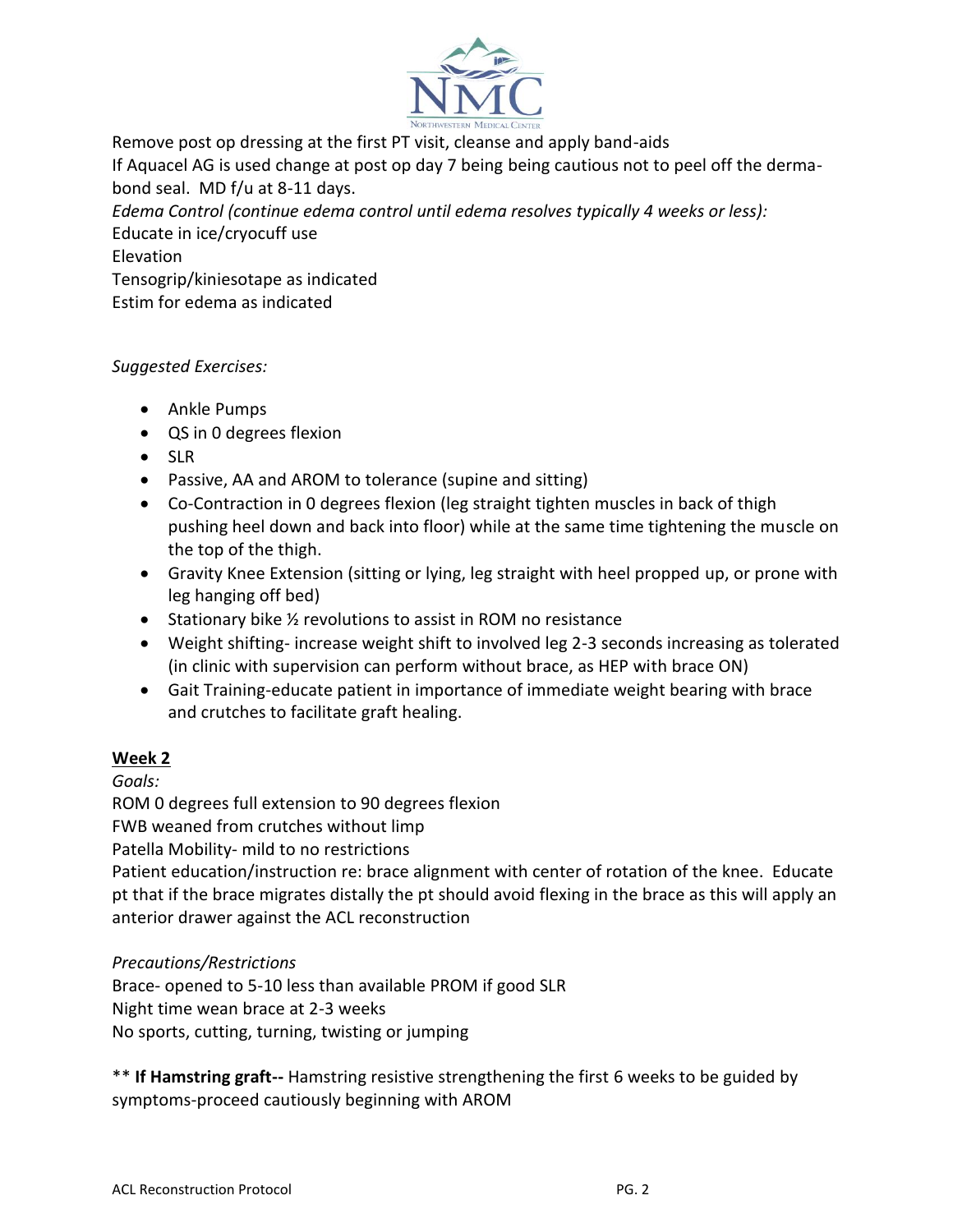

# *Suggested Exercises:*

- Co-Contraction at 30 degrees of flexion
- Seated Leg Extension 90-45 degrees
- Heel Slides (initially may use hands to support then progress to Active)
- SLR
- SLR Hip Abduction
- SLR Hip Adduction
- SLR- Hip Extension
- Stationary bike no resistance
- Prone AA Flexion- actively flex as able and use uninvolved LE to push further hold 20-30 seconds repeat x 4
- Gravity Knee Extension 1-2 minutes sitting, lying or prone
- Patella Mobs- leg straight and relaxed, hold patella borders, slide patella up, down, inside and outside.
- Weight shifting and gait training- ((in clinic with supervision can perform without brace, as HEP with brace ON)
- Closed chain terminal knee extension against theraband

# **Week 3**

*Goals***:** ROM 0 full extension to full flexion Gait- WNL with minimal limp Swelling- minimal *Precautions/Restrictions:* Brace- opened to available ROM Wean from the brace on indoor surfaces without risk of contact Night time wean brace at 2-3 weeks No sporting, cutting, turning, twisting or jumping

# \*\* **If Hamstring graft--** Hamstring resistive strengthening the first 6 weeks to be guided by symptoms-proceed cautiously beginning with AROM

# *Suggested Exercises:*

- Stationary Bike with little resistance
- Flutter kick in pool (no frog kick or whip kick)
- Gait training on treadmill (fws & bkwd) fully extending, heel strike and even weight distribution. Bkwd dig in with toes behind, roll as far back on heel as possible while pushing off
- Seated AA Flexion- overpressure from uninvolved LE
- Seated leg extension 90-45 degrees with MAX 5 pound LIMIT
- SLR all 4 planes with weight increased as tolerated, no limit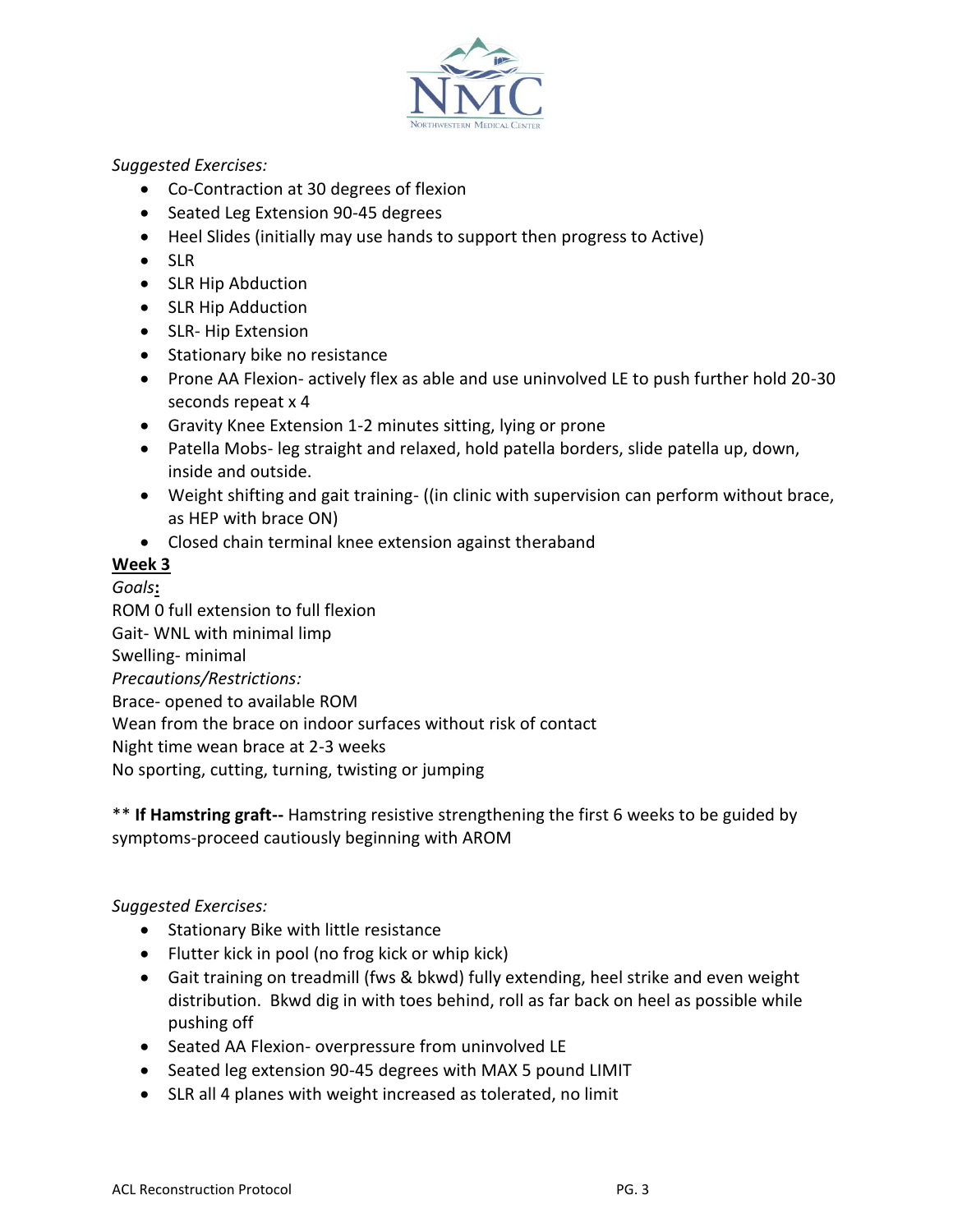

- QS at 0 degrees of flexion with weight increased as tolerated, no limit
- Co-Contraction at 30 degrees flexion- weight not applicable
- Prone or Standing Hamstring Curls with weight increased as tolerated, no limit unless hamstring graft.
- Standing Heel raises with weight increased as tolerated, progressed to single heel raise holding weighted ball overhead; no weight limit (stress quality of contraction over quantity)
- Step up exercises with focus on quality and knee alignment
- Single Leg stance- slight bend in the knee, 15-20 seconds progressed to eyes closed, unsteady surface, throwing/catching weighted object (avoid pivoting)
- Gravity Knee Extension with weight increased as tolerated, no limit

# **Week 4**

*Goals:* ROM 0 full extension to full flexion WB- full without crutches Gait- NL with no limp Swelling- None

*Precautions/Restrictions:*Brace- opened to available ROM

Begin weaning from brace at 4 weeks with goal to be out of brace at 6 weeks. No sporting, cutting, turning, twisting or jumping

\*\* **If Hamstring graft--** Hamstring resistive strengthening the first 6 weeks to be guided by symptoms-proceed cautiously beginning with AROM

## *Suggested Exercises:* Same as week 3 plus

- Co-Contractions at 30 degrees, 50 degrees and 70 degrees of flexion
- Stability ball bridging- legs straight, feet propped on ball, arms at side, raise hips so that the body creates straight line hold 10-15 seconds repeat x 4

## **Week 5**

*Goals:* ROM 0 full extension to full flexion Gait- NL with no limp Swelling- None

*Precautions/Restrictions:* Brace- opened to available ROM Begin weaning from brace at 4 weeks with goal to be out of brace at 6 weeks. No sporting, cutting, turning, twisting or jumping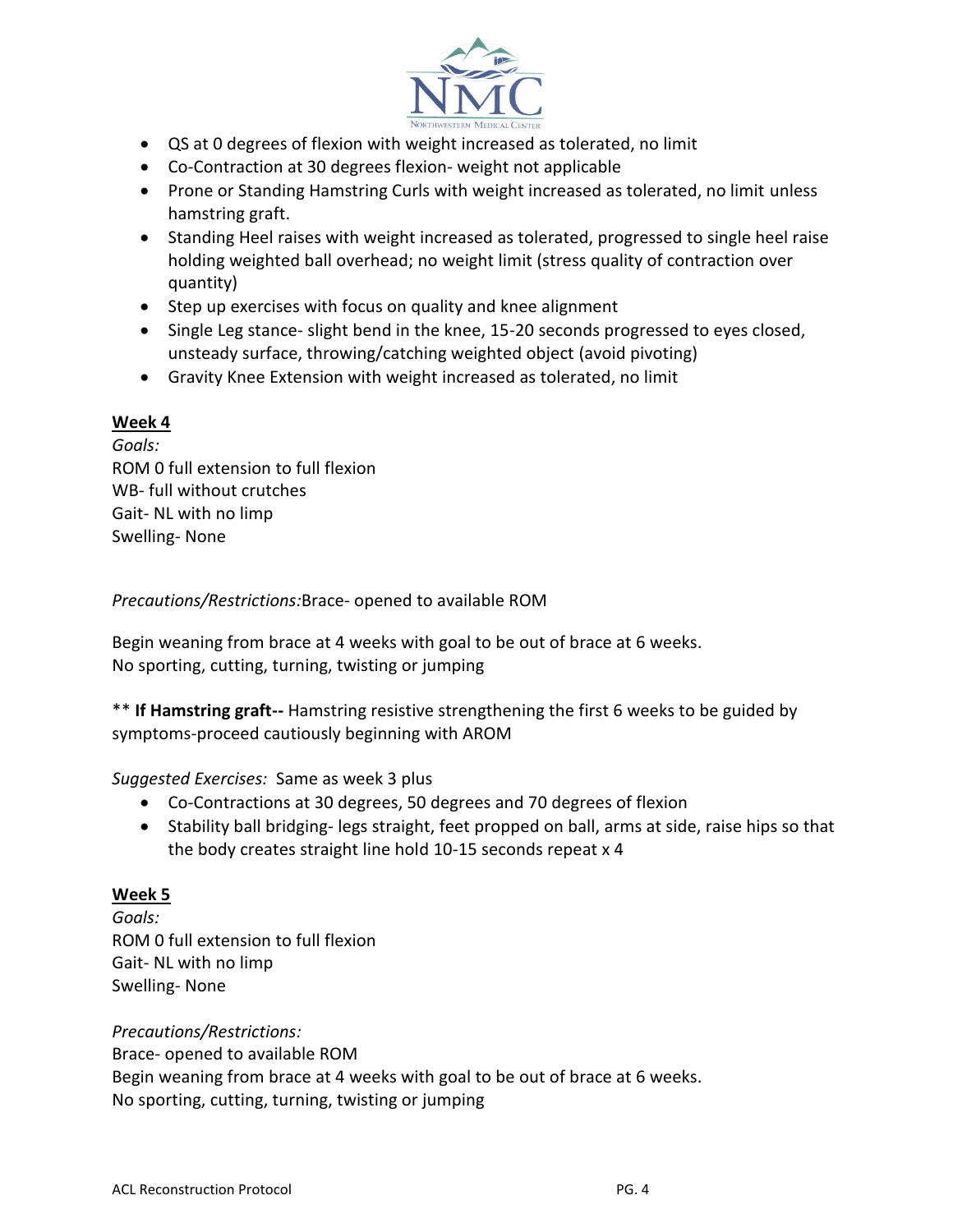

\*\* **If Hamstring graft--** Hamstring resistive strengthening the first 6 weeks to be guided by symptoms-proceed cautiously beginning with AROM

*Suggested Exercises –10 reps, 3 sets*

- Stationary Bike
- Swimming with flutter Kick
- Stair Climbing Machine
- LAQ/Seated Leg Extension through entire 90 degrees to 0 degrees **MAX 5 lb limit**
- SLR all 4 planes, weight as tolerated
- SAQ with MAX 5 lbs
- Standing Heel raises- weight as tolerated
- Single Leg Stance- eyes open/closed weight as tolerated
- Stability ball bridging weight N/A

# **Week 6 and 7**

*Goals:* ROM 0 full extension to full flexion Discontinue use of brace Gait- NL with no limp Swelling- None

*Precautions/Restrictions:* Brace- Discontinue No sporting, cutting, turning, twisting or jumping

## *Suggested Exercises (week 6 and 7)*

# **Weight restriction lifted from leg extension; now permitted to use as much weight as tolerated (but start increasing slowly).**

- Stationary Bike
- **•** Swimming with flutter Kick
- Stair Climbing Machine
- Standing squat between 90 degrees and 45 degrees- equal weight distribution
- Step up/down weight as tolerated
- Stability ball squats weight as tolerated
- SLR all 4 planes with weight as tolerated
- LAQ weight as tolerated
- SAQ weight as tolerated
- Standing hamstring curl weight as tolerated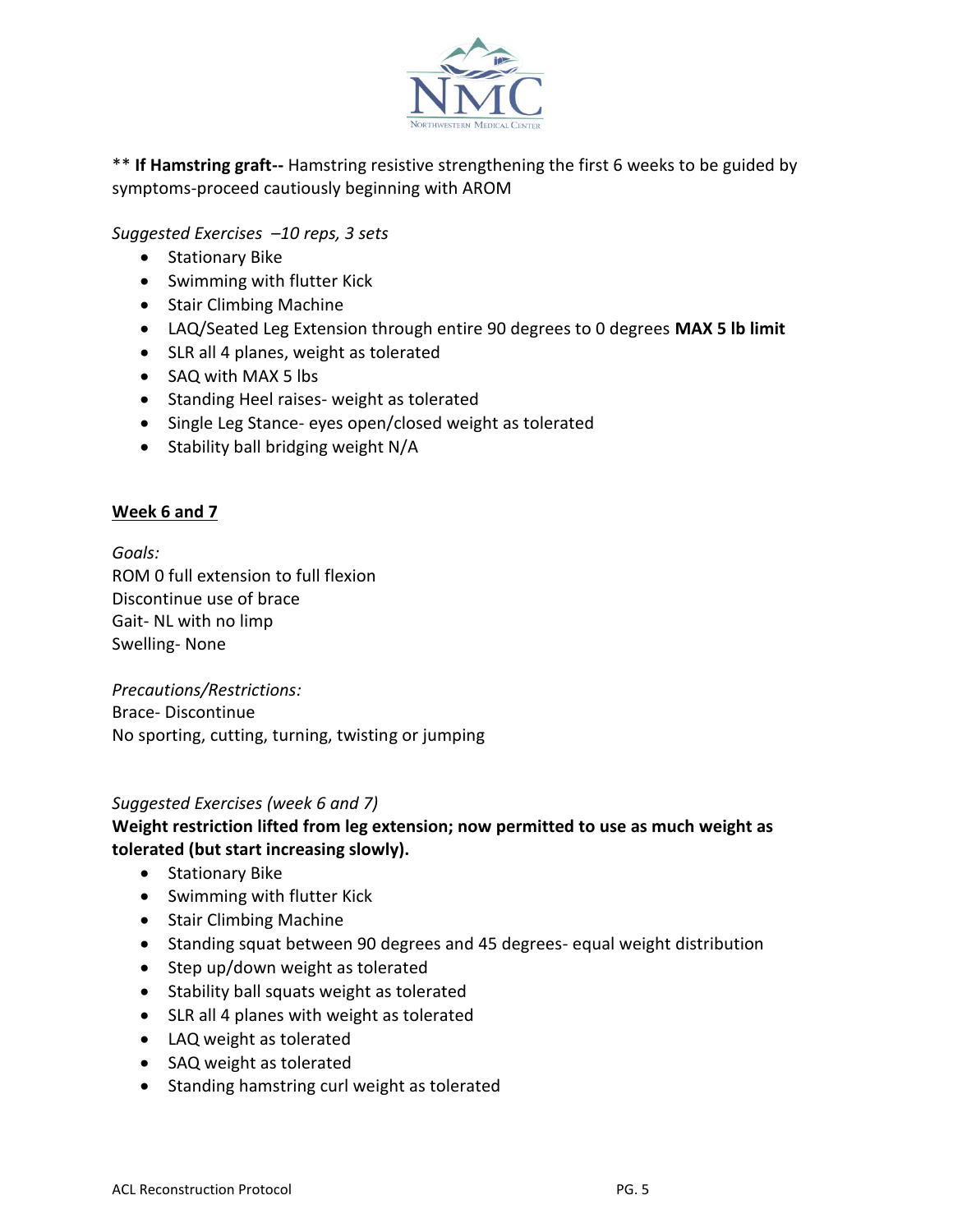

- Standing heel raises weight as tolerated
- Single leg stance eyes open/closed
- Use of Weight Machines with proper instruction

## **Week 8**

*Goals* Manual Muscle Strength Test Score 4 out of 5 Gait- NL with no limp Swelling- None (do not start jogging until swelling has fully resolved)

## *Precautions/Restrictions*

No sporting, cutting, turning, twisting or jumping

#### *Suggested Exercises (week 8)*

- Continue above program plus
- Begin Jogging in a safe environment and without pain ONLY if swelling has resolved. Use cryocuff upon completion and swelling is the guide to progressing jogging
- Nordic Track
- Fitter
- BAPs Board
- Elliptical Trainer

#### **Weeks 9-24**

*Goals:* Manual Muscle Strength Test- Score 4/5 Exercises- gradually increasing resistance Gait- NL with no limp Swelling None

*Precautions/Restrictions:* No sporting, cutting, turning, twisting or jumping

#### *Suggested Exercises (week 9-24)*

- Squats with weight/Leg Press
- SAQ/LAQ/Leg Extension machine
- Hamstring curl machine/Standing Hamstring Curls
- Lunges
- Calf Press Machine/Standing Heel Raises
- Step Ups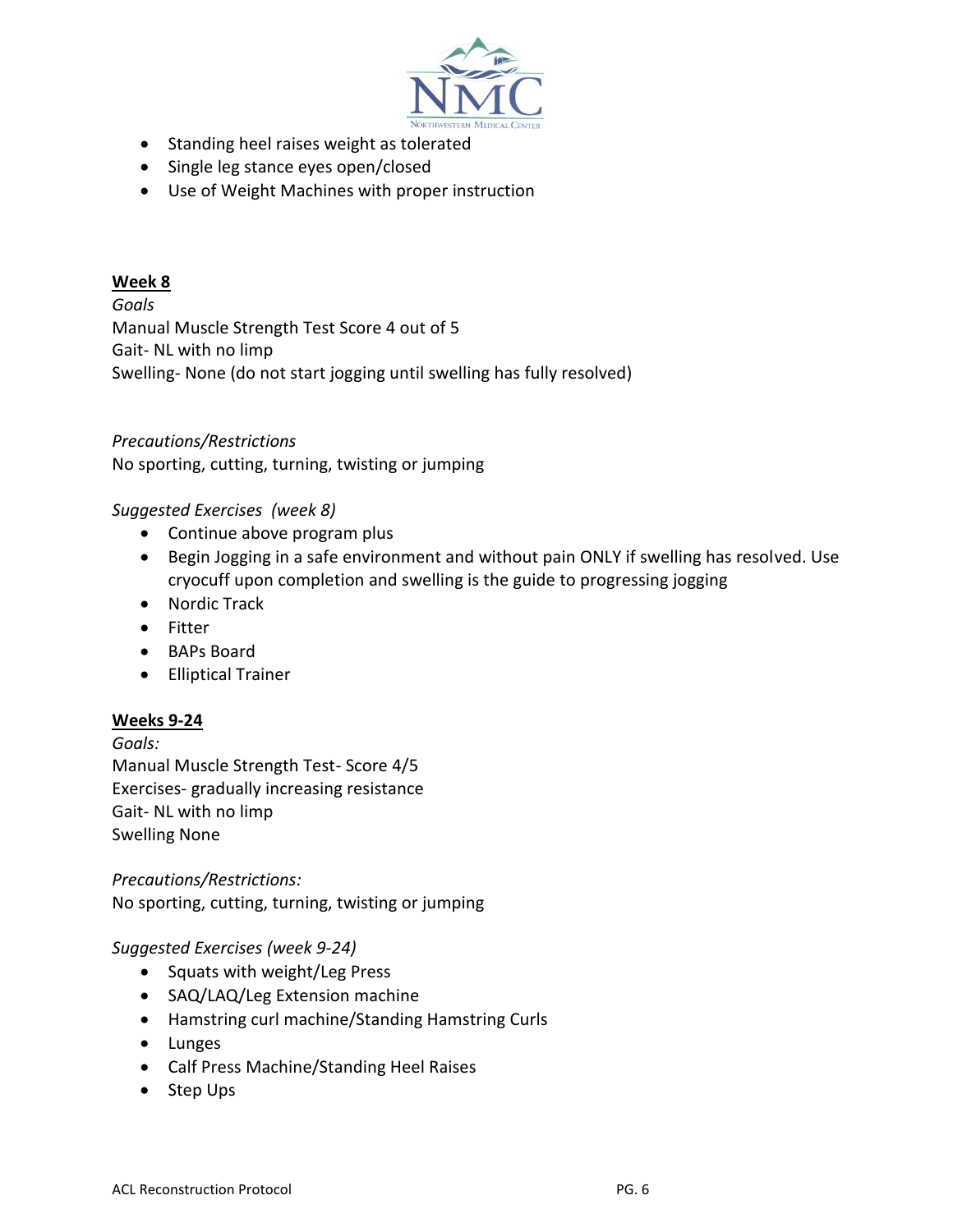

- SLR all 4 directions
- Single Leg Balance Eyes open/closed
- Stability Ball Squat
- **•** Stationary Bike
- Swimming with flutter Kick
- Stair Climber machine
- Balance Board
- Elliptical machine
- Jogging (if swelling is resolved and normal gait)
- Non-contact sport specific simulation in controlled environment at 20 weeks

#### *Return to Sport:*

Return to sport will be approved by MD between 6-9 months. Dependent upon 90% strength return in involved as compared to uninvolved as demonstrated on the functional return to sport screen as well as clinical assessment by the surgeon. The return to sport screen should be done between 5-6 months post op provided the patient demonstrates adequate strength ROM and proprioception. It is recommended a practice test be performed prior to the official test so the patient is familiar with the procedure. At 6 month follow up patients planning to return to contact sports will be fitted for brace to be worn for 18 months.

**Note Well:** Variances will be communicated by the surgeon directly to Rehabilitation Services. ACL reconstruction Return to Sport Test is included at the end of this protocol.

**Monitoring Plan:** rehab chart auditing

## **Related Policies:** n/a

**References:** VT ACL Protocol 2<sup>nd</sup> edition; McClure Musculoskeletal Research Center, University of Vermont Department of Orthopaedics and Rehabilitation.

**Reviewers:** Rehab and Orthopedics

- **A. Key Stakeholders:** Michael Barnum Ortho Medical Director
- **B. Committees:** n/a
- C. **Key Process Owner (KPO):** Kristy Cushing, Rehab Manager, Karen Staniels Ortho Rehab Director

*Not part of policy:* **[ADD Key words for policy search if end user didn't know the name]**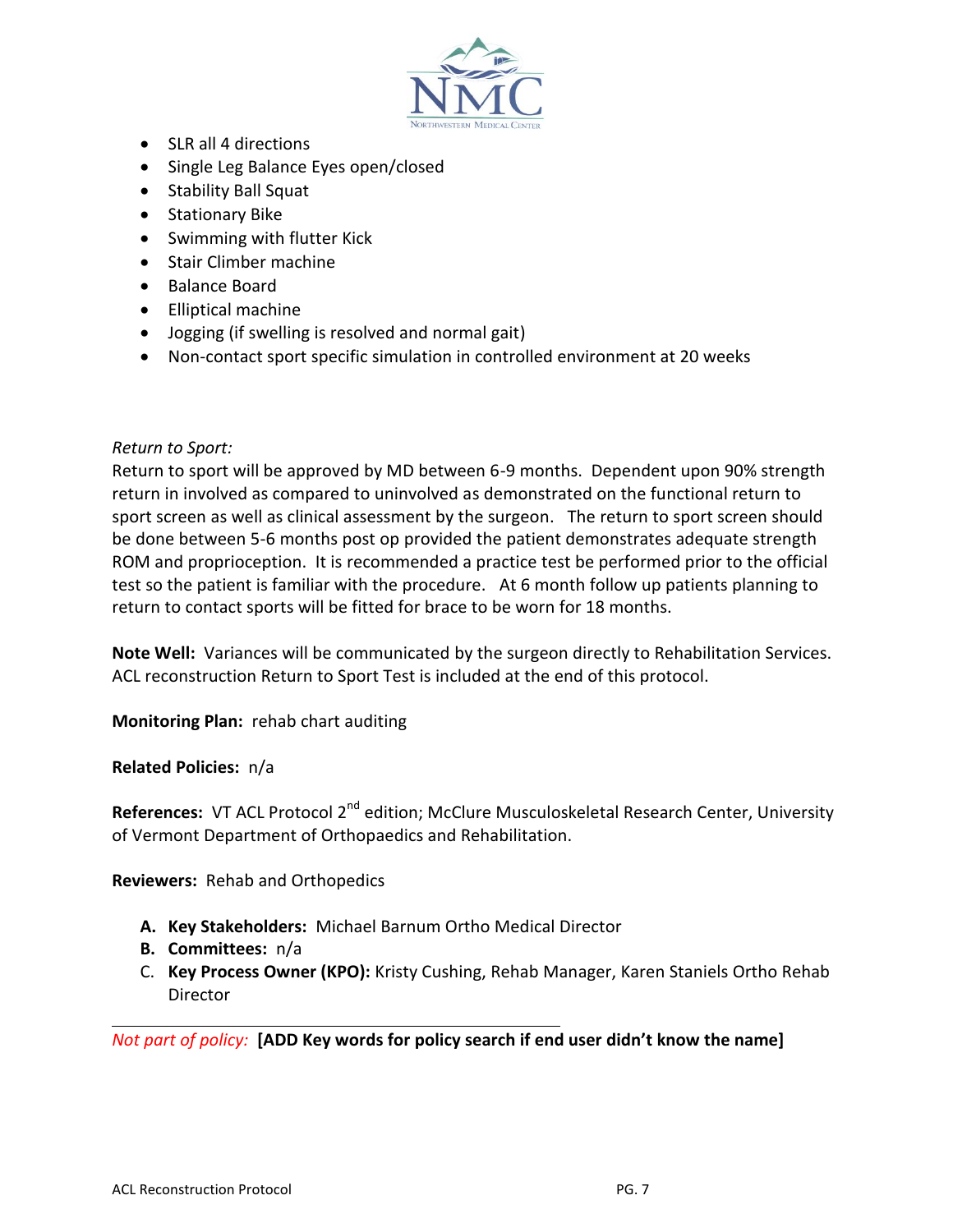

# Post-Op ACL Reconstruction Return to Sport Test Instructions

Patient must tolerate all exercises for strengthening, agility, running, sprinting and plyometrics with no demonstration of compensation strategies, reports of pain or instability, or signs/symptoms of inflammation. Patient must have full AROM. Training with these tests can begin at 20 weeks with goal of testing around week 24 or just prior to 6 month MD follow up.

All testing items on the involved side must be within 90% of the uninvolved to pass the test. Balance must be held for at least 2 seconds without any extra hops.

## 1. **Single Leg Forward Hop:**

Starting at a designated line, the patient will balance on one leg and hop forward as far as possible, landing on the same leg. The patient must maintain their balance. To pass, the involved leg must measure at least 90% of the distance compared to the uninvolved leg.

#### 2. **Timed 6-meter Single Leg Hop:**

Starting at a designated line, the patient will balance on one leg and hop as fast as they can consecutively a distance of 6 meters. To pass, the involved leg must hop 6 meters in at least 90% of the time compared to the uninvolved leg.  $(6 \text{ meters} = 19.7 \text{ feet})$ 

#### 3. **Single Leg Lateral Hop**

Starting at a designated line, the patient will balance on one leg and hop laterally as far as possible, landing on the same leg. The patient must maintain their balance. To pass, the involved leg must measure at least 90% of the distance compared to the uninvolved leg.

## 4. **Single Leg Medial Hop**

Starting at a designated line, the patient will balance on one leg and hop medially as far as possible, landing on the same leg. The patient must maintain their balance. To pass, the involved leg must measure at least 90% of the distance compared to the uninvolved leg.

#### 5. **90 degree Squat Max (single leg press)**

Perform 10 repetitions of single leg press to 90 degrees. Weight adjusted until patient unable to perform 10 reps due to fatigue or max weight ability. The one Rep Maximum (IRM) Conversion table will be utilized to determine the one rep max. Uninvolved is compared to involved with passing score at or greater than 90%.

#### 6. **Hamstring Curl max (single hamstring curl)**

Perform 10 repetitions of single hamstring curl to 90 degrees. Weight adjusted until patient unable to perform 10 reps due to fatigue or max weight ability. The one Rep Maximum (IRM) Conversion table will be utilized to determine the one rep max. Uninvolved is compared to involved with passing score at or greater than 90%.

#### 7. **Control Tasks**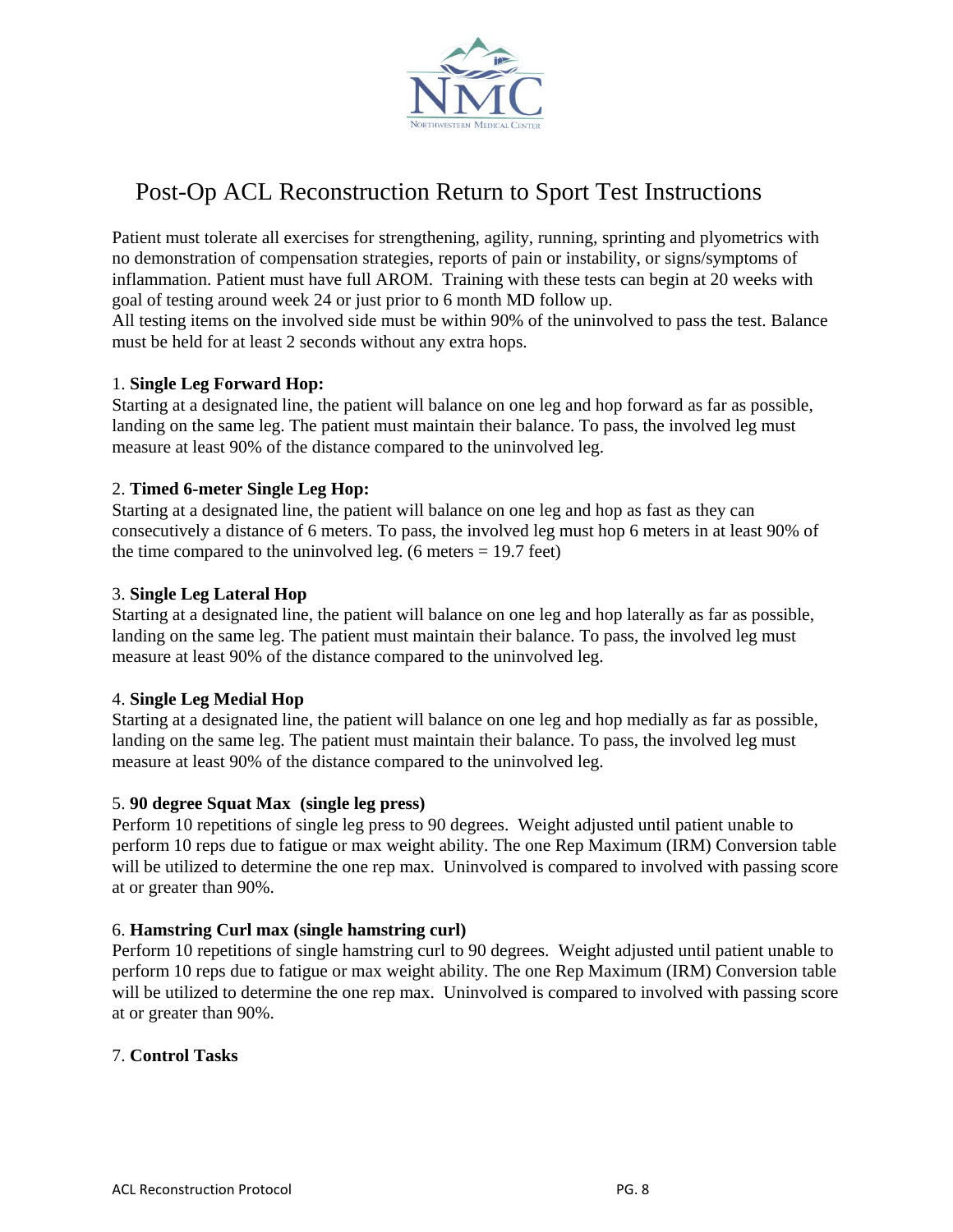

Patient will perform single leg step down deceleration off 8 in step, 2 footed jump off 8 in step, lateral shuffle and side step cutting. Therapist will note any knee valgus, hip IR or knees over toes instability.

# Post-Op ACL Reconstruction Return to Sport Test Scoring Sheet Patient Name and DOB:\_\_\_\_\_\_\_\_\_\_\_\_\_\_\_\_\_\_\_\_\_\_\_\_\_\_\_\_\_

Date of Surgery: \_\_\_\_\_\_\_\_\_\_\_\_\_\_\_\_\_\_\_\_\_\_\_\_\_\_\_

Date of testing: \_\_\_\_\_\_\_\_\_\_\_\_\_\_\_\_\_\_ Involved limb: RIGHT LEFT

1.Single leg forward hop (feet and inches)

|         | Right | Left | Average Right   Average Left | Passing (90% or<br>greater) |
|---------|-------|------|------------------------------|-----------------------------|
| Trial 1 |       |      |                              |                             |
| Trial 2 |       |      |                              |                             |
| Trial 3 |       |      |                              |                             |

# 2. Timed 6 meter single leg hop (seconds)

|         | Right | Left | Average Right   Average Left | Passing (90% or |
|---------|-------|------|------------------------------|-----------------|
|         |       |      |                              | greater)        |
| Trial 1 |       |      |                              |                 |
| Trial 2 |       |      |                              |                 |
| Trial 3 |       |      |                              |                 |

## 3. Single leg lateral hop (feet and inches)

|         | Right | Left | Average Right   Average Left | Passing (90% or<br>greater) |
|---------|-------|------|------------------------------|-----------------------------|
| Trial 1 |       |      |                              |                             |
| Trial 2 |       |      |                              |                             |
| Trial 3 |       |      |                              |                             |

4. Single leg medial hop (feet and inches)

|         | Right | Left | Average Right   Average Left | Passing (90% or |
|---------|-------|------|------------------------------|-----------------|
|         |       |      |                              | greater)        |
| Trial 1 |       |      |                              |                 |
| Trial 2 |       |      |                              |                 |
| Trial 3 |       |      |                              |                 |

|          |       | 5. 90 degree squat max (converted to one rep max see attached conversion table) |  |
|----------|-------|---------------------------------------------------------------------------------|--|
| $Right=$ | Left= | Passing 90% or greater: $Y_$ N_                                                 |  |

# 6. Hamstring curl max (converted to one rep max see attached conversion table)

| $Right=$ | $Left =$ | Passing 90% or greater: $Y_$ N_ |  |
|----------|----------|---------------------------------|--|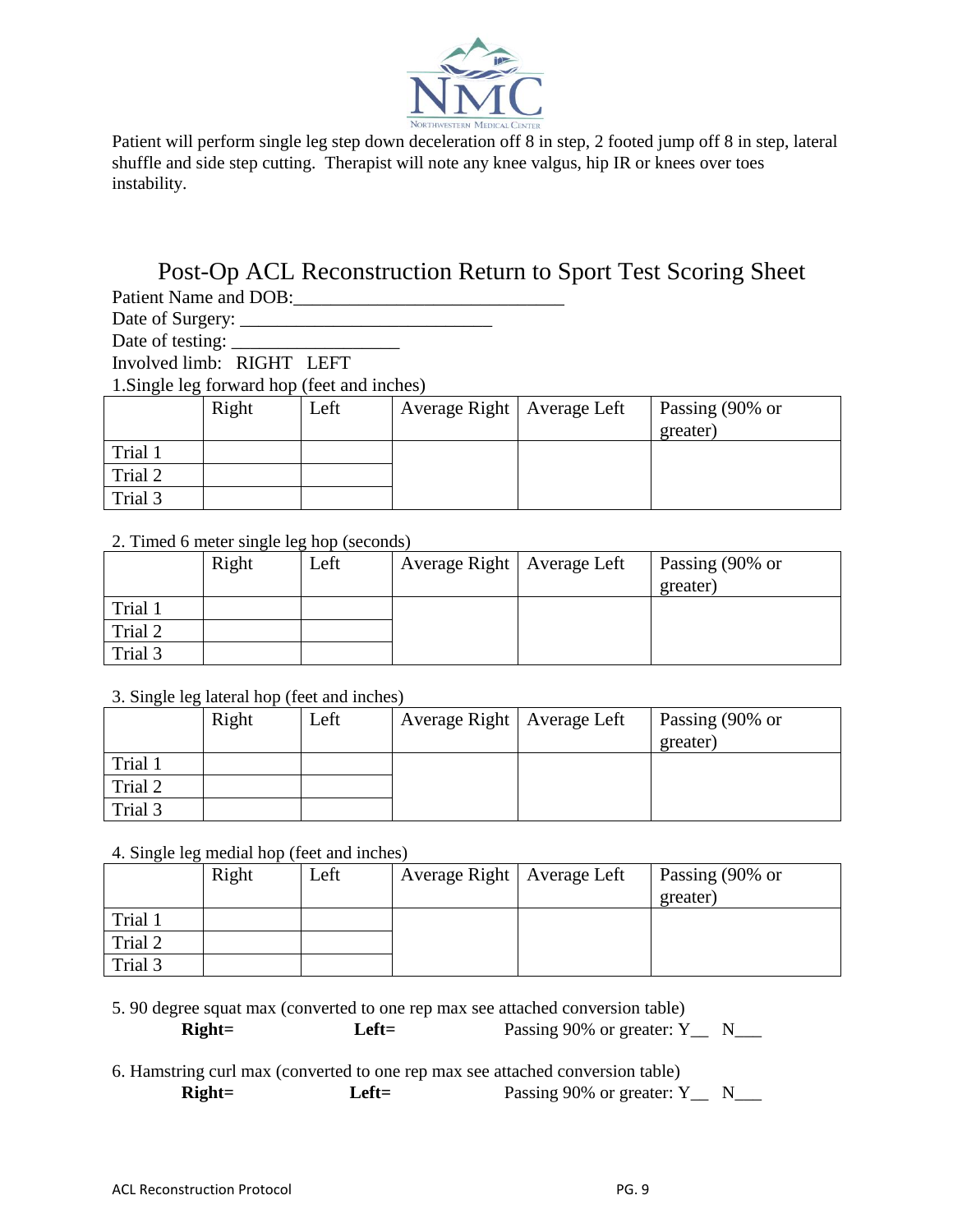

7. Control Tasks (make note of any valgus, hip IR or knees over toes instability)

| -lateral shuffle         |  |
|--------------------------|--|
|                          |  |
|                          |  |
| Recommendations/Clinical |  |
|                          |  |

\_\_\_\_\_\_\_\_\_\_\_\_\_\_\_\_\_\_\_\_\_\_\_\_\_\_\_\_\_\_\_\_\_\_\_\_\_\_\_\_\_\_\_\_\_\_\_\_\_\_\_\_\_\_\_\_\_\_\_\_\_\_\_\_\_\_\_\_\_\_\_\_\_\_\_\_\_\_\_\_\_ \_\_\_\_\_\_\_\_\_\_\_\_\_\_\_\_\_\_\_\_\_\_\_\_\_\_\_\_\_\_\_\_\_\_\_\_\_\_\_\_\_\_\_\_\_\_\_\_\_\_\_\_\_\_\_\_\_\_\_\_\_\_\_\_\_\_\_\_\_\_\_\_\_\_\_\_\_\_\_\_\_